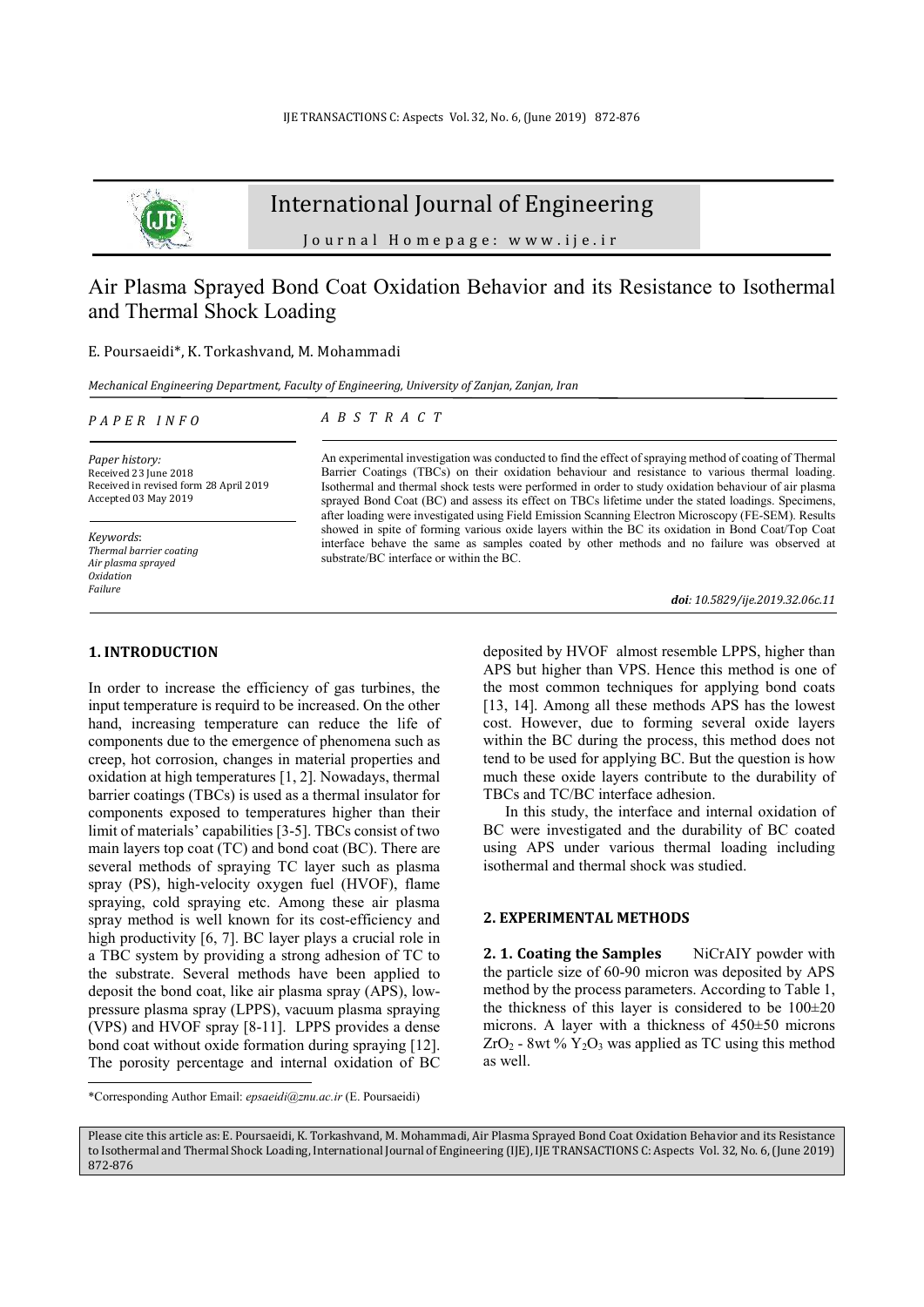| <b>TABLE 1.</b> Values of parameters used for coating |  |
|-------------------------------------------------------|--|
|-------------------------------------------------------|--|

| Parameter                   | <b>Values</b>     |
|-----------------------------|-------------------|
| Arc current $[A]$           | 315-310 [16, 17]  |
| Voltage [V]                 | $42$ [15, 18, 19] |
| Feeding rate $[g,min^{-1}]$ | 7[19, 20]         |
| Spray distance [mm]         | 100 [18, 21]      |
| Injection angle [degree]    | 90 [18]           |

**2. 2. Experiment Tests** In order to assess the durability of plasma-sprayed bond coat under various thermal loading, two experiments were performed as follows.

**2. 2. 1. Isothermal** For studying the effect of being exposed to high temperature on bond coat oxidation, the heat treatment was conducted using a furnace for 24, 72, 120 and 192 hours with its temperature increased to 1070  $^{\circ}C$ .

**2. 2. 2. Thermal Shock** In this test, first, in order to oxides within the BC expand and TGO layer at BC/TC interface forms, the samples experienced isothermal loading for various time exposure (0, 24, 72 and 120h) and then, thermal shock test was performed. In this test, the temperature of sample went from room temperature to 1000 °C in 3 minutes and cooled down in 45 seconds using water quenching method, a detailed explanation of this method can be seen in literature [15].

### **3. RESULTS AND DISCUSSION**

**3. 1. Isothermal Test** Figure 1(a) shows a region within the BC area which is oxidized during the APS process. Figures 1(b) and 1(c) show the EDS analysis of regions A and B, respectively. As it can be seen during the process, TGO and mixed oxides of Cr and Y are formed.

Figure 2 shows an SEM image of BC/TC interface of the sample which is being exposed to the temperature of 1070 °C for 120 hours. A semi-quantitative analysis of different regions is provided in Table 2.

It can be seen that a uniform thick layer of TGO is formed in region A. A mixed oxide clusters of Chromium  $(Cr, Al)<sub>2</sub>O<sub>3</sub>$ , Spinel Ni $(Cr, Al)<sub>2</sub>O<sub>4</sub>$  and Nickel oxide NiO (CSN) are formed in regions of B, C and D region, respectively. In order to assess the cohesiveness of BC/TC, four samples with a time exposure of 0, 24, 120 and 192h were studied.

Figure 3 shows the SEM images of samples with a time exposure of 0, 24, 120 and 192h, respectively. As it can be seen there is no sign of separation or crack formation in the as-sprayed sample (0 hours of time exposure) and sample with 24 hours of time exposure (Figures 3(a) and 3(b), respectively).



(c) Figure 1. (a) SEM image of formed oxide after coating process (b) and (c) chemical analysis of regions A and B

NiKα

 $\frac{1}{\sqrt{1-\frac{1}{2}}}\sqrt{\frac{1}{2}}$  keV

0 5 10 12 12

TiKα TiKβ

NiLα NiKβ CrKβ NiKβ

CrKα Cr<sub>K</sub>β

O Kα

500

1000

1500

2000

Y Lα Y Lβ ZrLα ZrLβ

TiLα

CrLα



**Figure 2.** Comparison of the present numerical results with the experimental data for deposition fraction of micro particles in flow rate of 60 l/min.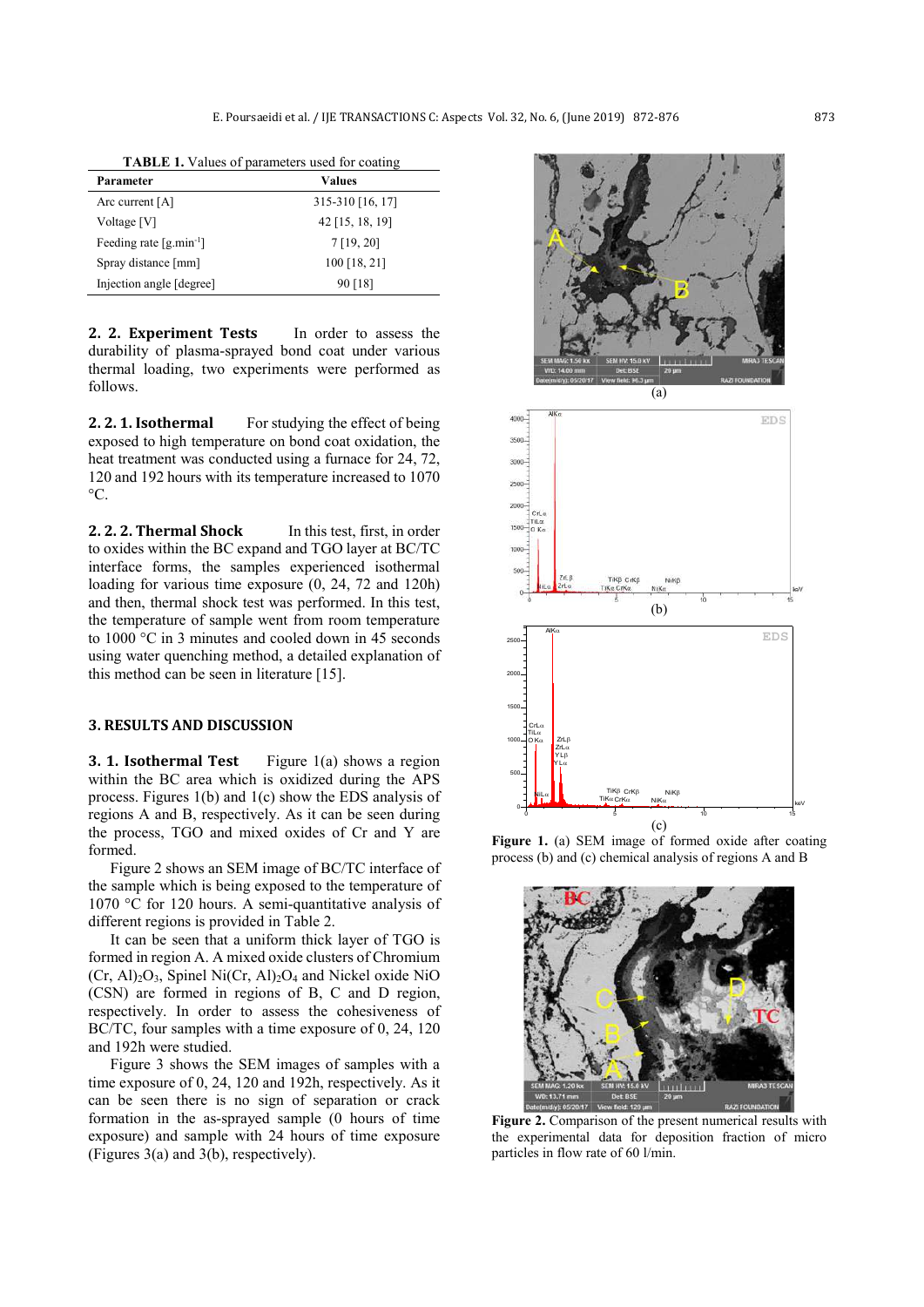|   | Al<br>(W% ) | Ni<br>(W% ) | Cr<br>$(W\%)$ | Zr<br>(W% ) | V<br>(W% ) | O<br>$(W\%)$ |  |  |
|---|-------------|-------------|---------------|-------------|------------|--------------|--|--|
| A | 43.27       | 1.07        | 0.41          | 3.01        | 1.09       | 51.15        |  |  |
| R | 16.59       | 2.48        | 30.87         | 2.69        | 0.79       | 46.58        |  |  |
| C | 11.00       | 24.30       | 23.48         | 3.60        | 0.51       | 37.11        |  |  |
| D | 0.51        | 61.80       | 1.48          | 4.58        | 0.77       | 30.87        |  |  |

**TABLE 1.** A semi-quantitative analysis of different regions

A partial and universal separation can be seen in Figure 3(c) (sample with a time exposure of 72 hours) and Figure 3(d) (sample with a time exposure of 120 hours), respectively. It can be concluded from Figure 3 that BC coated by APS method provides a strong bonding between ceramic layer and substrate in a way that separations almost occurs within TC layer not at the substrate/BC interface or within the BC, during the isothermal loading just like the behaviour of the bond coat applied by other methods as reported in literature [11, 20, 21].



(c)



**Figure 3.** SEM images of samples after exposing at high temperature for (a) 0 hour (b)  $24$  hours (c) 120 hours (d) 192 hours

**3. 2. Thermal Shock Test** After thermal shock test, all samples were observed using a scanning electron microscopy in order to identify any separation at the substrate/BC interface or within the bond coat.

Figure 4(a) shows the sample after 50 cycles of thermal shock test. This sample experienced no isothermal heat treatment. Figure 4(b) shows a sample with 120 hours of heat treatment at 1070 °C and 98 thermal shock test. As it can be seen no sign of separation or crack initiation is observable within the bond coat layer or at the substrate/BC interface and like an isothermal test, separation starts at BC/TC or within the TC layer.



**Figure 4.** SEM image of samples after thermal shock test (a) after 50 cycles (b) after 98 cycles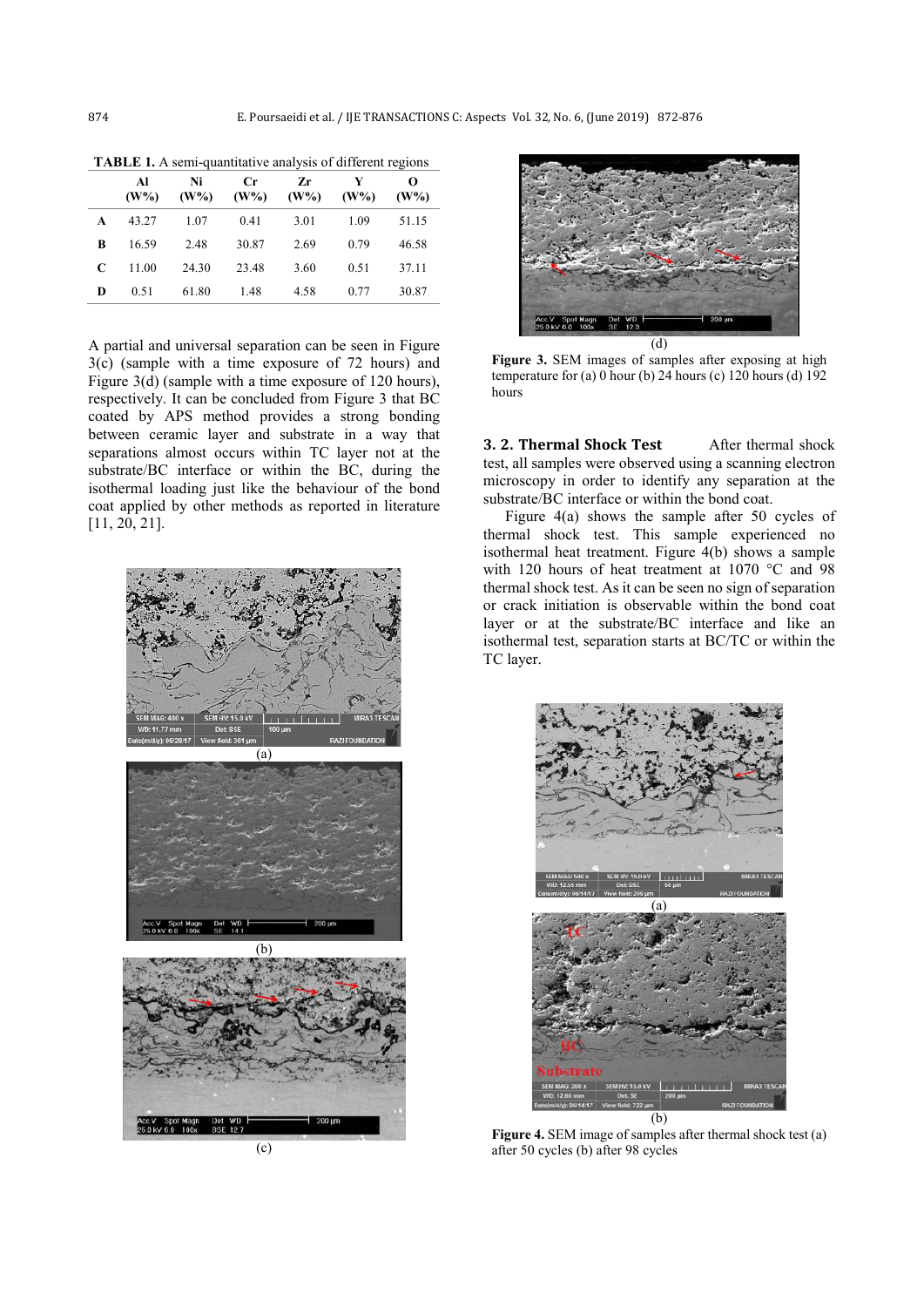### **4. CONCLUSION**

Several experimental tests conducted in order to investigate the durability of bond coat layer applied using APS method under various thermal tests and oxidation behavior of bond coat during the coating process and after thermal loading. The results show that:

1. During the coating process, several layers of Al, Cr and Ni oxides form.

2. After thermal loading at 1070 °C for 120 hours several thick layers of TGO and CSN layers forms in the BC/TC interface.

3. Neither the oxides within the BC nor those at the BC/TC interface lead to no separation at substrate/BC or within the BC and the TBC system shows good durability under thermal shocks and isothermal loading.

Therefore, deposition of BC using APS method considering its durability and low economic costs can be a suitable method in applying bond coat layer of a TBC system.

#### **5. REFERENCES**

- 1. M. Belmonte, "Advanced ceramic materials for high temperature applications," *Advanced Engineering Materials,* Vol*.* 8, No. 8  $(2006)$ : 693-703.
- 2. Q. Tang, J. Dai, C. Bu, L. Qi, and D. Li, "Experimental study on debonding defects detection in thermal barrier coating structure using infrared lock-in thermographic technique," *Applied Thermal Engineering,* Vol. 107, (2016): 463-468..
- 3. R. C. Read, "The Superalloys Fundamentals and Application," *Cambridge, UK*, 2006.
- 4. T. S. Hille, T. J. Nijdam, A. S. J. Suiker, S. Turteltaub, and W. G. Sloof, "Damage growth triggered by interface irregularities in thermal barrier coatings," *Acta Materialia*, Vol. 57, No. 9, 2(009), 2624–2630,.
- 5. A. Arizmendi-morquecho, G. Vargas, and J. M. Almanza, "Ultralow thermal conductivity thermal barrier coatings from recycled fly-ash cenospheres," *Acta Materialia*, Vol. 59, (2011), 2556– 2562.
- 6. C. R. C. Lima and R. da Exaltacaão Trevisan, "Temperature measurements and adhesion properties of plasma sprayed thermal barrier coatings," *Journal of Thermal Spray Technology*, Vol. 8, No. 2, (1999), 323–327.
- 7. C. J. Li, Y. Li, G. J. Yang, and C. X. Li, "A novel plasma-sprayed durable thermal barrier coating with a well-bonded YSZ interlayer between porous YSZ and bond coat," *Journal of Thermal Spray Technology*, Vol. 21, No. 3–4, (2012), 383–390,.
- 8. N. J. Simms, P. J. Kilgallon, C. Roach, and J. E. Oakey, "Development of oxides at TBC–bond coat interfaces in burner

rig exposures," *Materials at High Temperatures,* Vol. 20, No. 4  $(2003)$ : 519-526.

- 9. A. Peichl, T. Beck, and O. Vöhringer, "Behaviour of an EB-PVD thermal barrier coating system under thermal–mechanical fatigue loading," *Surface Coatings Technology*, Vol. 162, No. 2–3, (2003) 113–118.
- 10. Z. Lu, S.-W. Myoung, Y.-G. Jung, G. Balakrishnan, J. Lee, and U. Paik, "Thermal fatigue behavior of air-plasma sprayed thermal barrier coating with bond coat species in cyclic thermal exposure," *Materials (Basel)*, Vol. 6, No. 8, (2013) 3387–3403.
- 11. J. A. Haynes, M. K. Ferber, W. D. Porter, and E. D. Rigney, "Mechanical properties and fracture behavior of interfacial alumina scales on plasma-sprayed thermal barrier coatings,' *Materials at High Temperatures*, Vol. 16, No. 2, (1999), 49–69.
- 12. S. J. Bull, R. I. Davidson, E. H. Fisher, A. R. McCabe, and A. M. Jones, "A simulation test for the selection of coatings and surface treatments for plastics injection moulding machines," *Surface Coatings Technology***,** Vol. 130, No. 2–3, (2000) 257–265.
- 13. D. Toma, W. Brandl, and U. Köster, "Studies on the transient stage of oxidation of VPS and HVOF sprayed MCrAlY coatings," *Surface Coatings Technology***,** Vol. 120, (1999) 8–15, 1999.
- 14. Di Ferdinando, M., Fossati, A., Lavacchi, A., Bardi, U., Borgioli, F., Borri, C., Giolli, C. and Scrivani, A., "Isothermal oxidation resistance comparison between air plasma sprayed, vacuum plasma sprayed and high velocity oxygen fuel sprayed conicraly bond coats", *Surface and Coatings Technology*, Vol. 204, No. 15, (2010), 2499-2503.
- 15. K. Torkashvand, E. Poursaeidi, and M. Mohammadi, "Effect of TGO thickness on the thermal barrier coatings life under thermal shock and thermal cycle loading," *Ceramics International,* Vol. 44, No. 8, (2018), 9283-9293.
- 16. L. Wang, Y. Wang, X. G. Sun, J. Q. He, Z. Y. Pan, and C. H. Wang, "Thermal shock behavior of 8YSZ and double-ceramiclayer La2Zr2O7/8YSZ thermal barrier coatings fabricated by atmospheric plasma spraying," *Ceramics International,* Vol. 38, No. 5, pp. 3595–3606, 2012.
- 17. D. E. Crawmer, "Thermal spray processes," *Handbook of Thermal Spray Technology.*, 54–84, 2004.
- 18. C. Zhou, Q. Zhang, and Y. Li, "Technology Thermal shock behavior of nanostructured and microstructured thermal barrier coatings on a Fe-based alloy," *Surface Coatings Technology,* Vol. 217, 70–75, 2013.
- 19. Zhong, X., Zhao, H., Zhou, X., Liu, C., Wang, L., Shao, F., Yang, K., Tao, S. and Ding, C., "Thermal shock behavior of toughened gadolinium zirconate/ysz double-ceramic-layered thermal barrier coating", *Journal of Alloys and Compounds*, Vol. 593, No., (2014), 50-55.
- 20. A. Rabiei and A. G. Evans, "Failure mechanisms associated with the thermally grown oxide in plasma-sprayed thermal barrier coatings," *Acta Materials*, (2000), Vol. 48, No. 15, 3963–3976.
- 21. R. Vaßen, S. Giesen, and D. Stöver, "Lifetime of plasma-sprayed thermal barrier coatings: comparison of numerical and experimental results," *Journal of Journal of Alloys and Compoundsermal. Spray Technology*, Vol. 18, No. 5–6, (2000), 835-845.